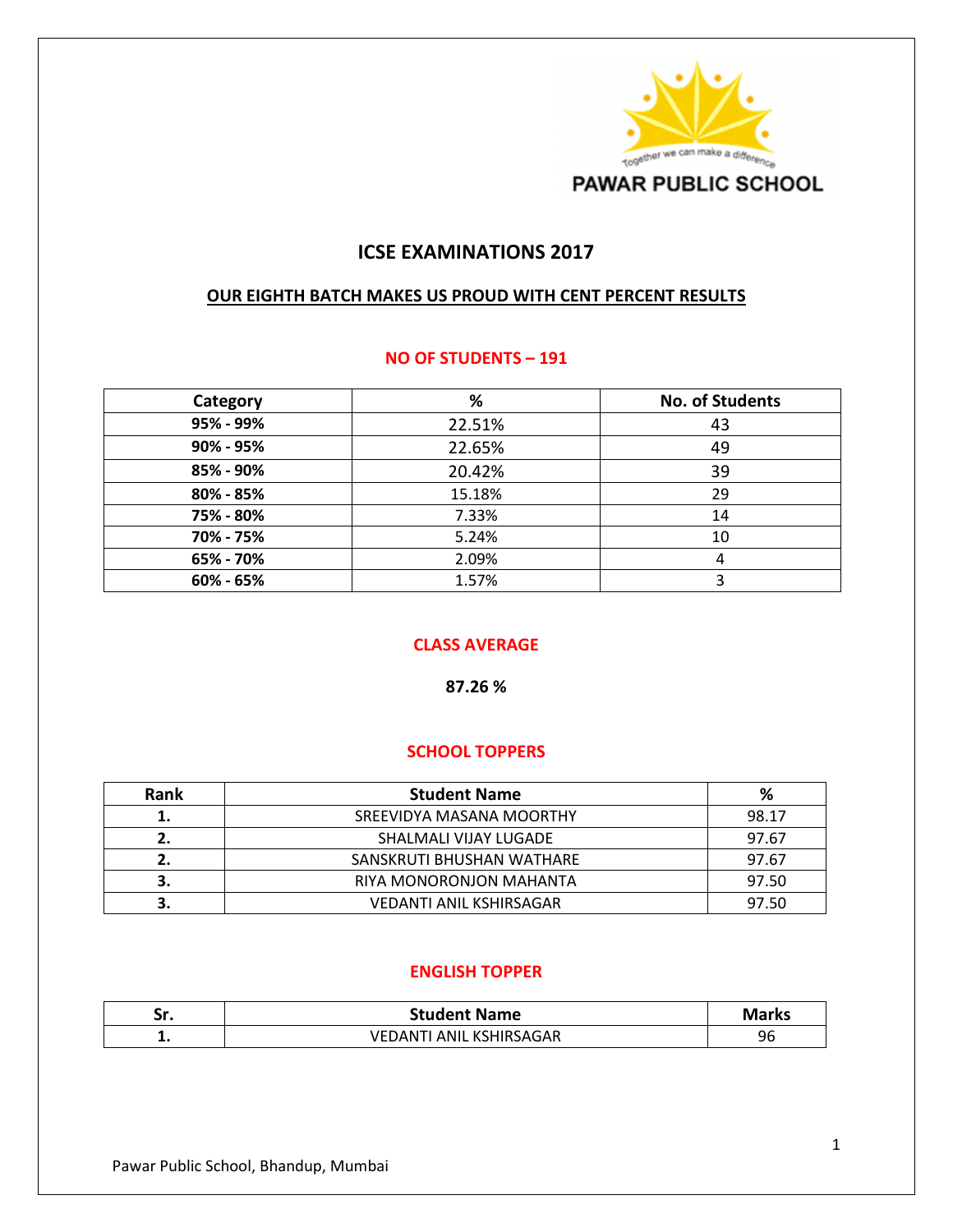

# **PAWAR PUBLIC SCHOOL**

### **HINDI TOPPERS**

| Sr. | <b>Student Name</b>       | <b>Marks</b> |
|-----|---------------------------|--------------|
|     | SHRADDHA VIVEKANAND JOSHI | ٩q           |
|     | ROHNIT SANJAY SHARMA      | 99           |

## **MARATHI TOPPERS**

| Rank | <b>Student Name</b>        | <b>Marks</b> |
|------|----------------------------|--------------|
|      | SAEE ASHUTOSH SAKHALKAR    | 99           |
|      | <b>ADITI DIPAK VICHARE</b> | 99           |
| 3    | ANVAY BHARAT CHANDANSHIVE  | 99           |
|      | SHALMALI VIJAY LUGADE      | 99           |
|      | SWARANGI RAJESH PATANKAR   | 99           |
| 6    | DISHA RATNADEEP DEOKAR     | 99           |
|      | PURVA AJIT REDKAR          | 99           |
|      | ROHAN UMESH WARANG         | 99           |

# **HISTORY CIVIC GEO TOPPERS**

| Sr. | <b>Student Name</b>  | <b>Marks</b> |
|-----|----------------------|--------------|
|     | SAHIL VINAY SHINDE   | 99           |
|     | ROHNIT SANJAY SHARMA | 99           |

### **MATHEMATICS TOPPERS**

| Rank | <b>Student Name</b>        | <b>Marks</b> |
|------|----------------------------|--------------|
|      | JAYANI JIGNESH SHAH        | 100          |
| 2    | <b>JANE ROLPH SEQUEIRA</b> | 100          |
| 3    | AADHYA KRISHNAKUMAR        | 100          |
| 4    | RIYA MONORONJON MAHANTA    | 100          |
| 5    | SREEVIDYA MASANA MOORTHY   | 100          |
| 6    | KAUSTUBH PRADEEP BELEKAR   | 100          |
| 7    | DHRUV AMIT SHAH            | 100          |
| 8    | NISHITH NITIN ROKADE       | 100          |
| 9    | AISHWARI NILESH JOSHI      | 100          |
| 10   | <b>MRIDHUNA BAIJU</b>      | 100          |
| 11   | ROHNIT SANJAY SHARMA       | 100          |
| 12   | SANSKRUTI BHUSHAN WATHARE  | 100          |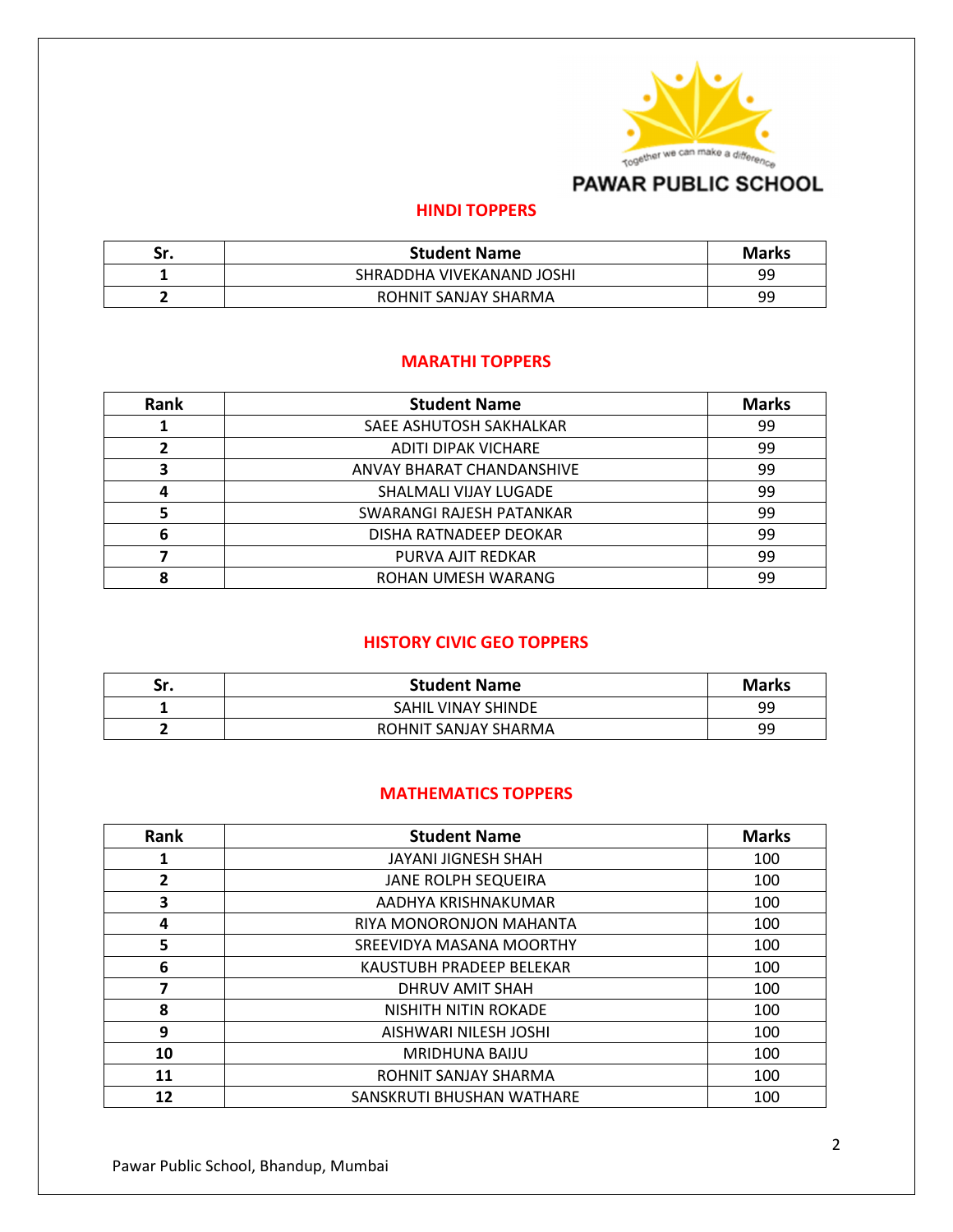

# **PAWAR PUBLIC SCHOOL**

## **SCIENCE TOPPERS**

| Sr. | <b>Student Name</b>       | <b>Marks</b> |
|-----|---------------------------|--------------|
|     | <b>HARSH NEELESH JAIN</b> | 99           |
|     | SREEVIDYA MASANA MOORTHY  | 99           |

### **ENVIRONMENTAL SCIENCE TOPPER**

| JI. | <b>Student Name</b> | Marks |
|-----|---------------------|-------|
|     | SURMI KALPESH VEERA | 90    |

### **ART TOPPER**

| Sr. | <b>Student Name</b>          | <b>Marks</b> |
|-----|------------------------------|--------------|
|     | I VIJAY LUGADE.<br>SHALMALI' | 100          |

## **COMMERCIAL APPLICATION TOPPER**

| - 60<br>JI. | <b>Student Name</b>       | <b>Marks</b> |
|-------------|---------------------------|--------------|
|             | ARCHITAA INDERRAJ CHHABRA | 100          |

### **COMPUTER APPLICATION TOPPERS**

| Sr. | <b>Student Name</b>       | <b>Marks</b> |
|-----|---------------------------|--------------|
|     | JAYANI JIGNESH SHAH       | 100          |
|     | ISHITA MADAN SHINDE       | 100          |
|     | SREEVIDYA MASANA MOORTHY  | 100          |
|     | NISHITH NITIN ROKADE      | 100          |
|     | SOHAM VIKRAMADITYA AMBRE  | 100          |
|     | SANSKRUTI BHUSHAN WATHARE | 100          |

### **HOME SCIENCE TOPPERS**

| Sr. | <b>Student Name</b> | <b>Marks</b> |
|-----|---------------------|--------------|
|     | JANE ROLPH SEQUEIRA | 98           |
|     | ADITI DIPAK VICHARE | 98           |